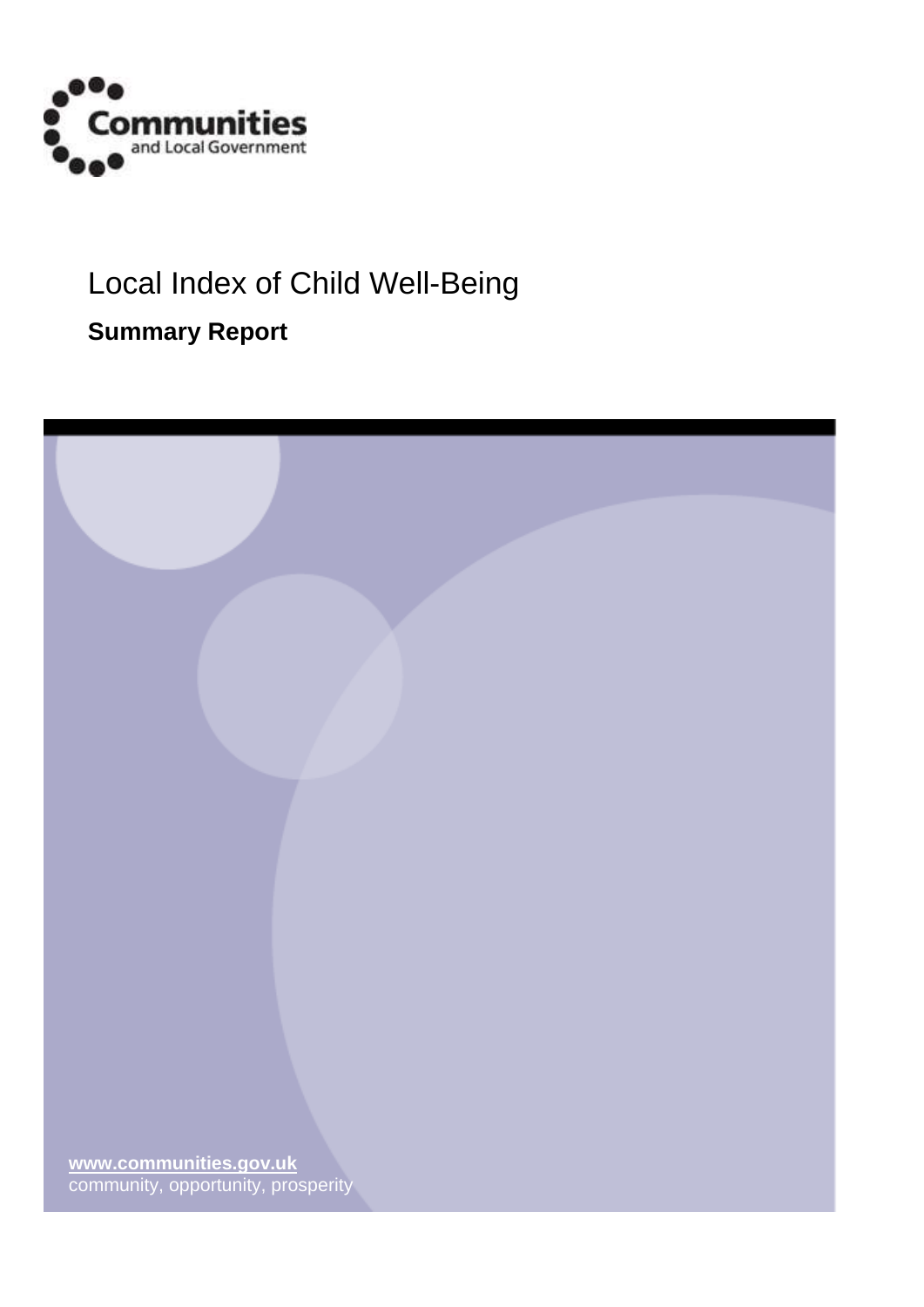

# Local Index of Child Well-Being

**Summary Report**

Jonathan Bradshaw, Karen Bloor, Meg Huby, David Rhodes, Ian Sinclair and Ian Gibbs Social Policy Research Unit, University of York

> Michael Noble, David McLennan and Kate Wilkinson Social Disadvantage Research Centre, University of Oxford

> > January 2009 Communities and Local Government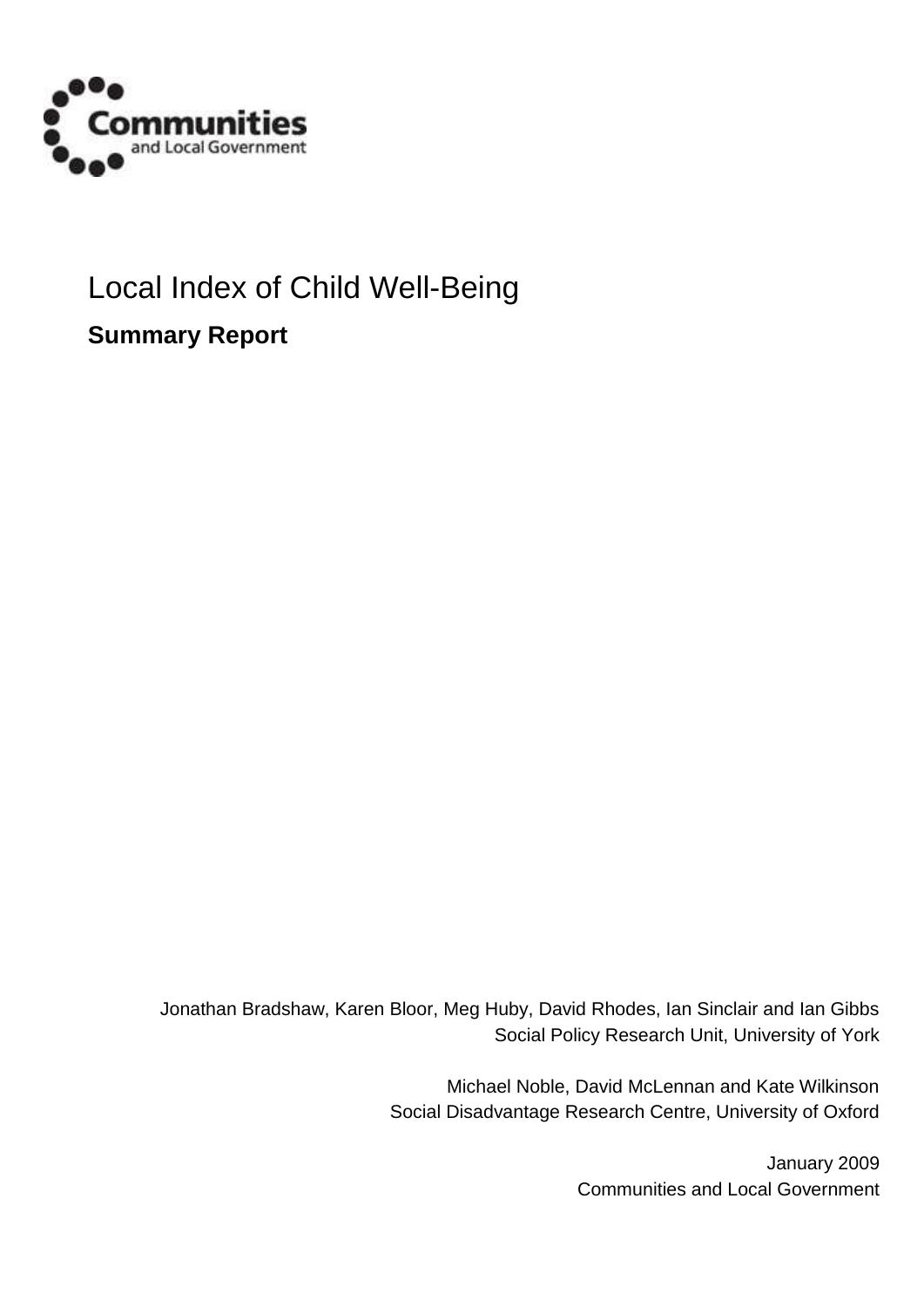Communities and Local Government Eland House Bressenden Place London SW1E 5DU Telephone: 020 7944 4400 Website: www.communities.gov.uk

*© Queen's Printer and Controller of Her Majesty's Stationery Office, 2009*

*Copyright in the typographical arrangement rests with the Crown.*

*This publication, excluding logos, may be reproduced free of charge in any format or medium for research, private study or for internal circulation within an organisation. This is subject to it being reproduced accurately* and not used in a misleading context. The material must be acknowledged as Crown copyright and the title *of the publication specified.*

Any other use of the contents of this publication would require a copyright licence. Please apply for a Click-Use Licence for core material at www.opsi.gov.uk/click-use/system/online/pLogin.asp, or by writing to the Office of Public Sector Information, Information Policy Team, Kew, Richmond, Surrey TW9 4DU

e-mail: licensing@opsi.gov.uk

If you require this publication in an alternative format please email alternativeformats@communities.gsi.gov.uk

Communities and Local Government Publications PO Box 236 Wetherby West Yorkshire LS23 7NB Tel: 0300 123 1124 Fax: 0300 123 1125 Email: communities@capita.co.uk Online via the Communities and Local Government website: www.communities.gov.uk

January 2009

Product Code: 08 NRAD 05664

ISBN: 978-1-4098-0905-0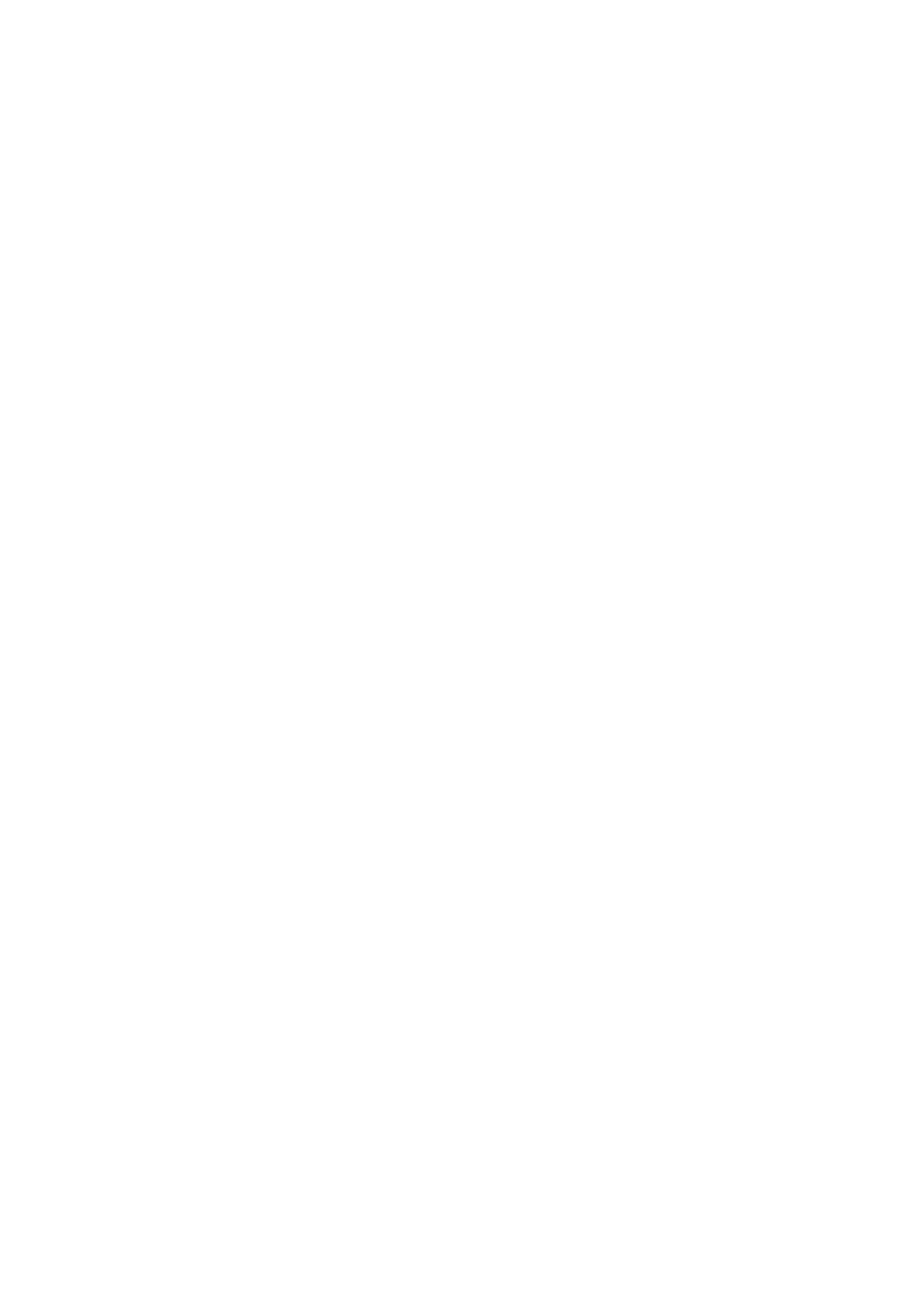# **Contents**

| <b>Preface</b>                                  | 5              |
|-------------------------------------------------|----------------|
| <b>Introduction</b>                             | $6\phantom{a}$ |
| <b>The Concept of Child Well-being</b>          | $\overline{7}$ |
| Age range                                       | $\overline{7}$ |
| Domains and Indicators                          | $\overline{7}$ |
| Data time point, spatial scale and denominators | 8              |
| <b>The Domains</b>                              | 9              |
| Material well-being                             | 9              |
| Health                                          | 10             |
| Education                                       | 11             |
| Crime                                           | 12             |
| Housing                                         | 13             |
| Environment                                     | 14             |
| Children (at risk of being) in need             | 15             |
| Analysis                                        | 16             |
| Outputs                                         | 16             |
| A glimpse at the results                        | 16             |
| The regional picture                            | 18             |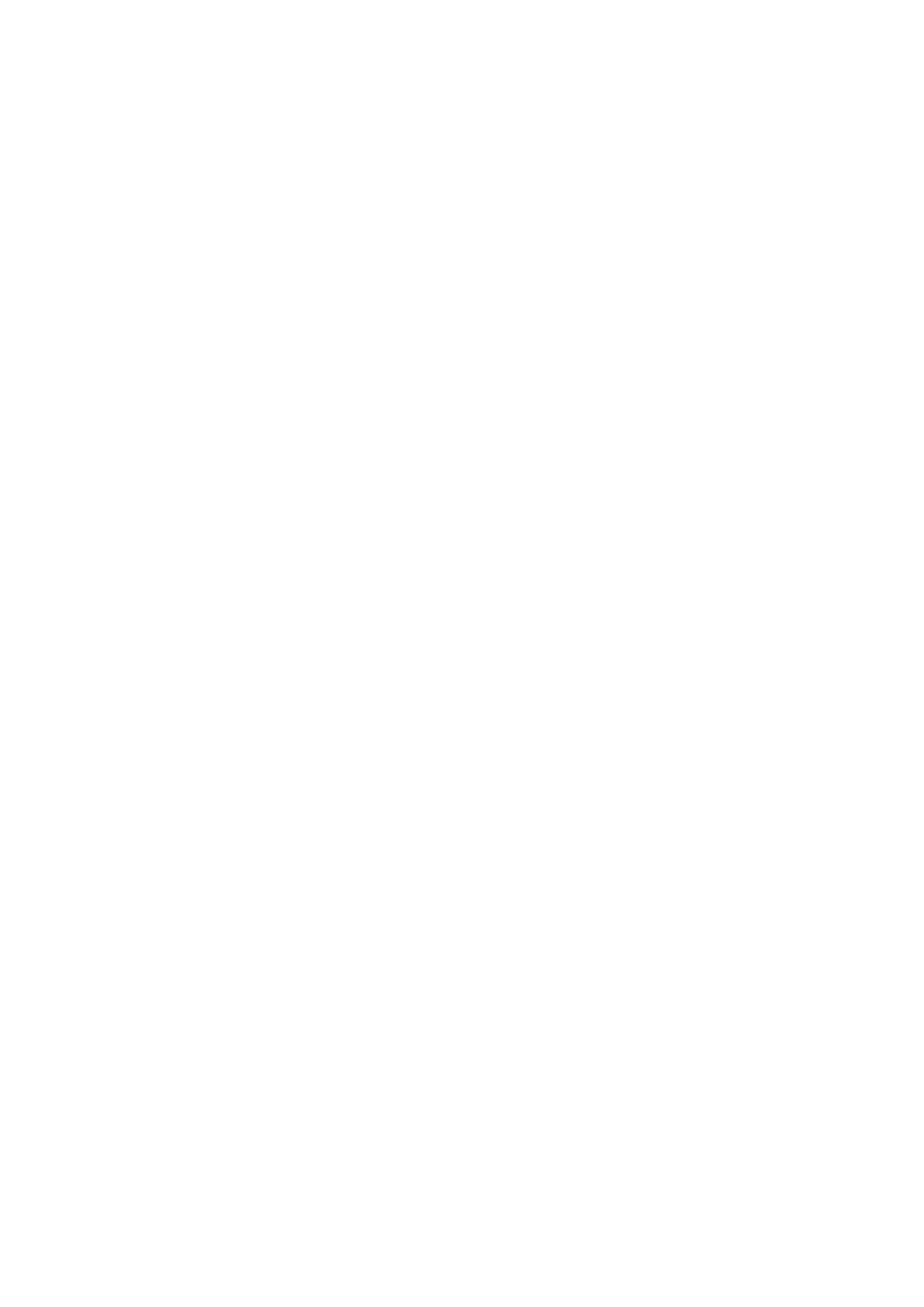# **Preface**

During the public consultation on the proposals to update the Indices of Deprivation 2000 (ID 2000), there were a number of calls for the Government to consider producing separate Indices for different groups of the population. In response to these calls, Communities and Local Government commissioned the Social Policy Research Unit (SPRU) and the Social Disadvantage Research Centre (SDRC) at the University of Oxford to create an Index of Child Well-being (CWI), using the methodology and approach applied to the Indices of Deprivation.

The CWI represents the first attempt to create a small area index exclusively for children in England. Unlike the Index of Multiple Deprivation (IMD), the CWI was restricted by the availability of data as many datasets are not disaggregated by age group. Data on children is largely collected through surveys which are not robust enough to be broken down to small area level.

As this is the first attempt to produce such a specialised Index at small area level for the country, we would welcome any comments you may have on its construction and the ways in which you think the Index might be useful. However, this is not a formal consultation and we make no commitment to publish responses that you may offer.

Please forward any comments to: indices.deprivation@communities.gsi.gov.uk.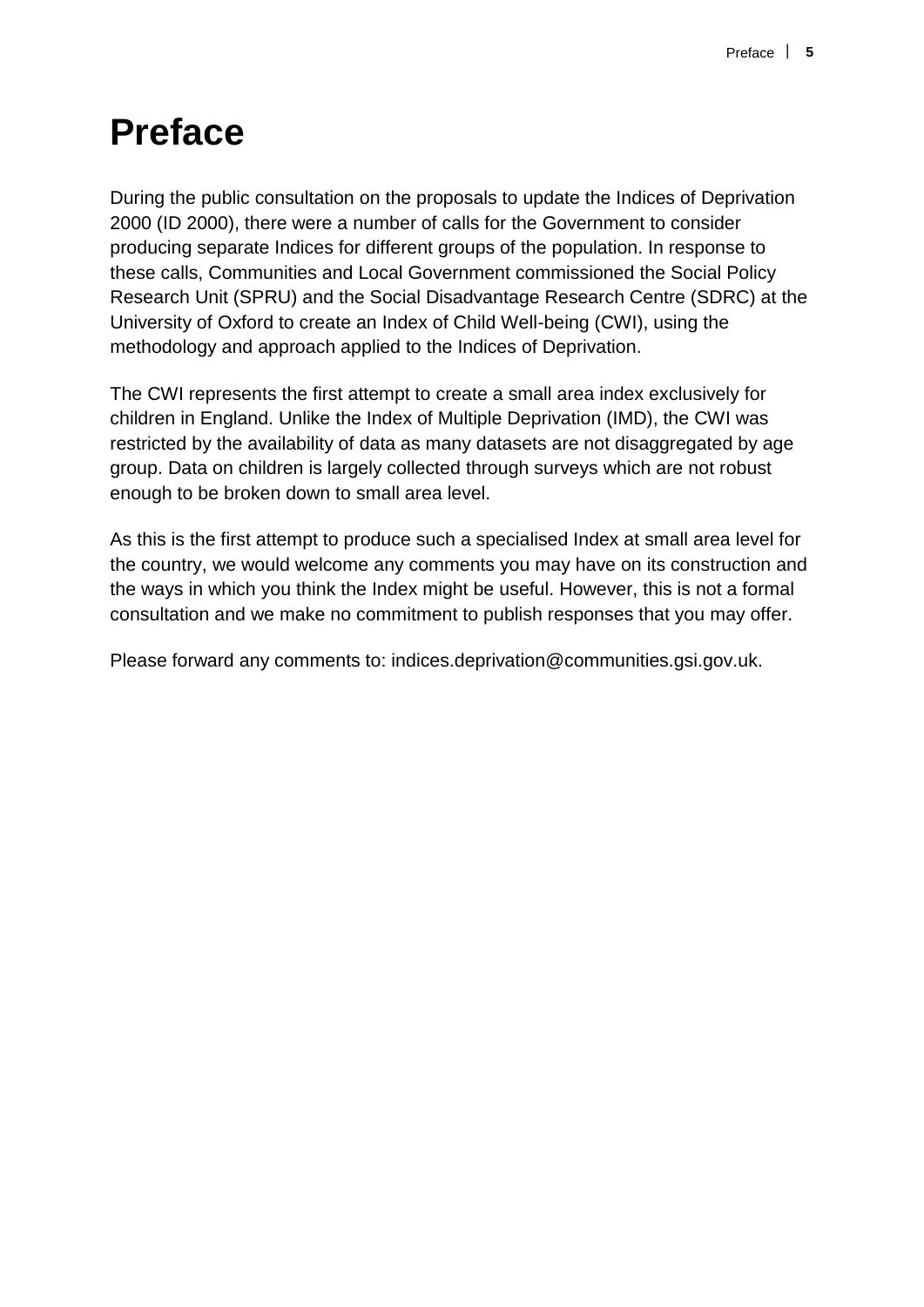# **Introduction**

The Child Well-being Index (CWI) is produced at Lower Super Output Area level (LSOAs) and is made up of seven domains. Summary measures of the CWI are presented at local authority district and county council levels.

The CWI is based on the approach, structure and methodology that were used in the construction of the ID 2007. The seven domains included in the CWI are:

- Material well-being
- Health
- Education
- Crime
- Housing
- **Environment**
- Children in need.

This summary report outlines the components of the CWI and explains the difficulties introduced as a result of data availability.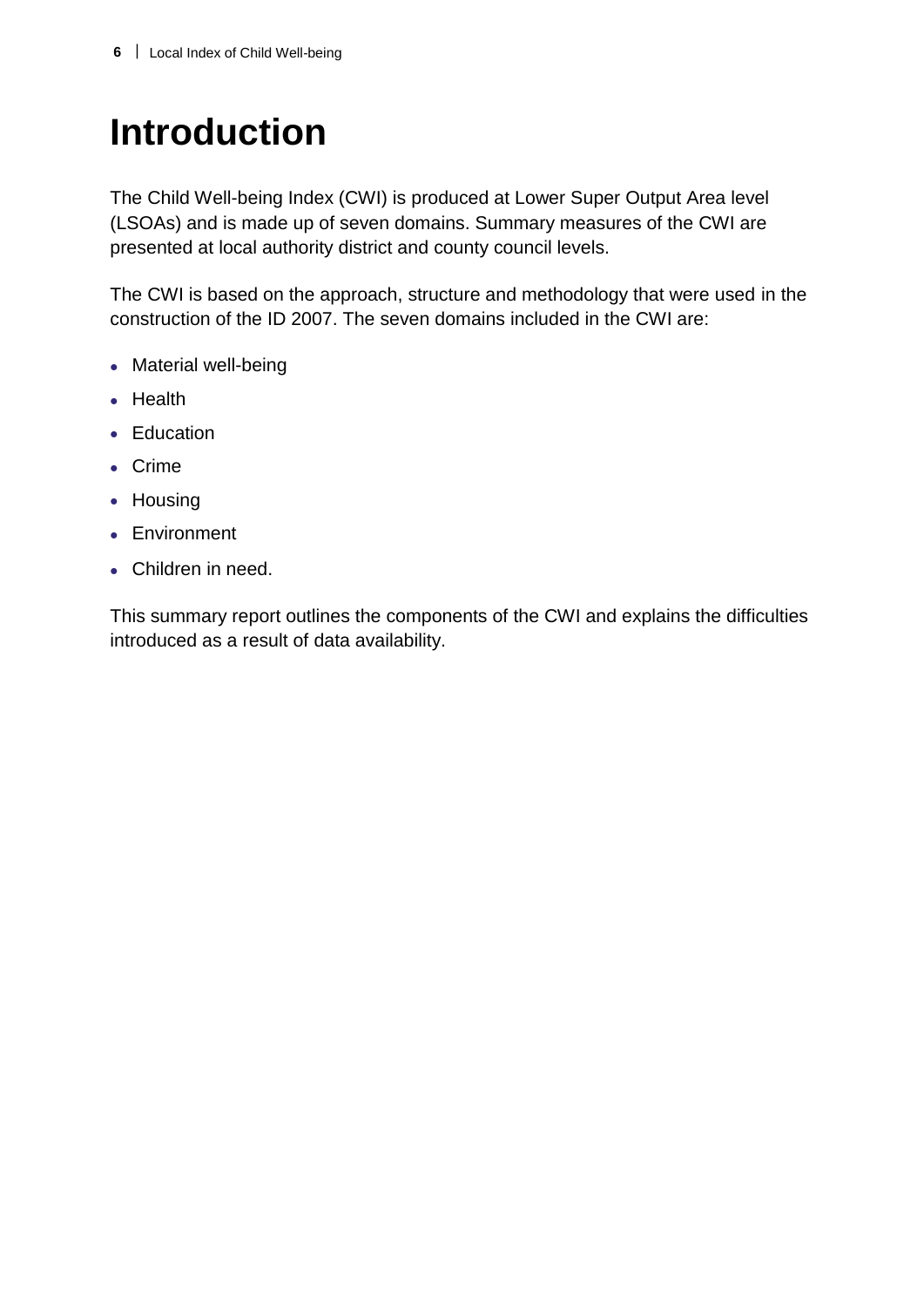# **The Concept of Child Well-Being**

This an index of child well-being rather than an index of deprivation, mainly because it contains variables that are not strictly related to deprivation.

Child well-being is generally represented by how children are doing in a number of different domains of their life. At national and international level these domains have included those covered in the CWI. There are no comprehensive national sources of data on other domains of well-being that could have been included – subjective wellbeing, relations with family and friends, civic participation, behaviour and risks for children (except for data on accidents). Such data can only be derived from surveys, which are not large enough to generate results reliable at local authority level<sup>1</sup> and below. There are also no national, comprehensive data on child abuse and neglect, or other groups of children in special circumstances (travellers' children, asylum seekers' and refugees' children and children of new migrants). The small numbers of these children make it difficult to undertake statistically robust analysis at small area level.

Nevertheless this index covers the major domains of a child's life that have an impact on child well-being and that are available for LSOAs in England.

# Age range

When using administrative data (or standard tables from the Census) it is necessary to be quite pragmatic about the age range of children. Where there was a choice the standard child benefit definition 0-16 or 18 if in full-time education was used. However this was not possible or appropriate in all cases. However, in all cases the age range of the denominator was matched to that of the numerator.

# Domains and Indicators

Each of the seven domains contains a number of component indicators. The criteria aspired to for including these indicators was that they should be

- Related to the domain
- Measure a major feature of well-being
- Be up-to-date

 $\overline{a}$ 

- Be capable of being updated on a regular basis
- Be statistically robust; and

The Ofsted Tellus2 survey may be in the future.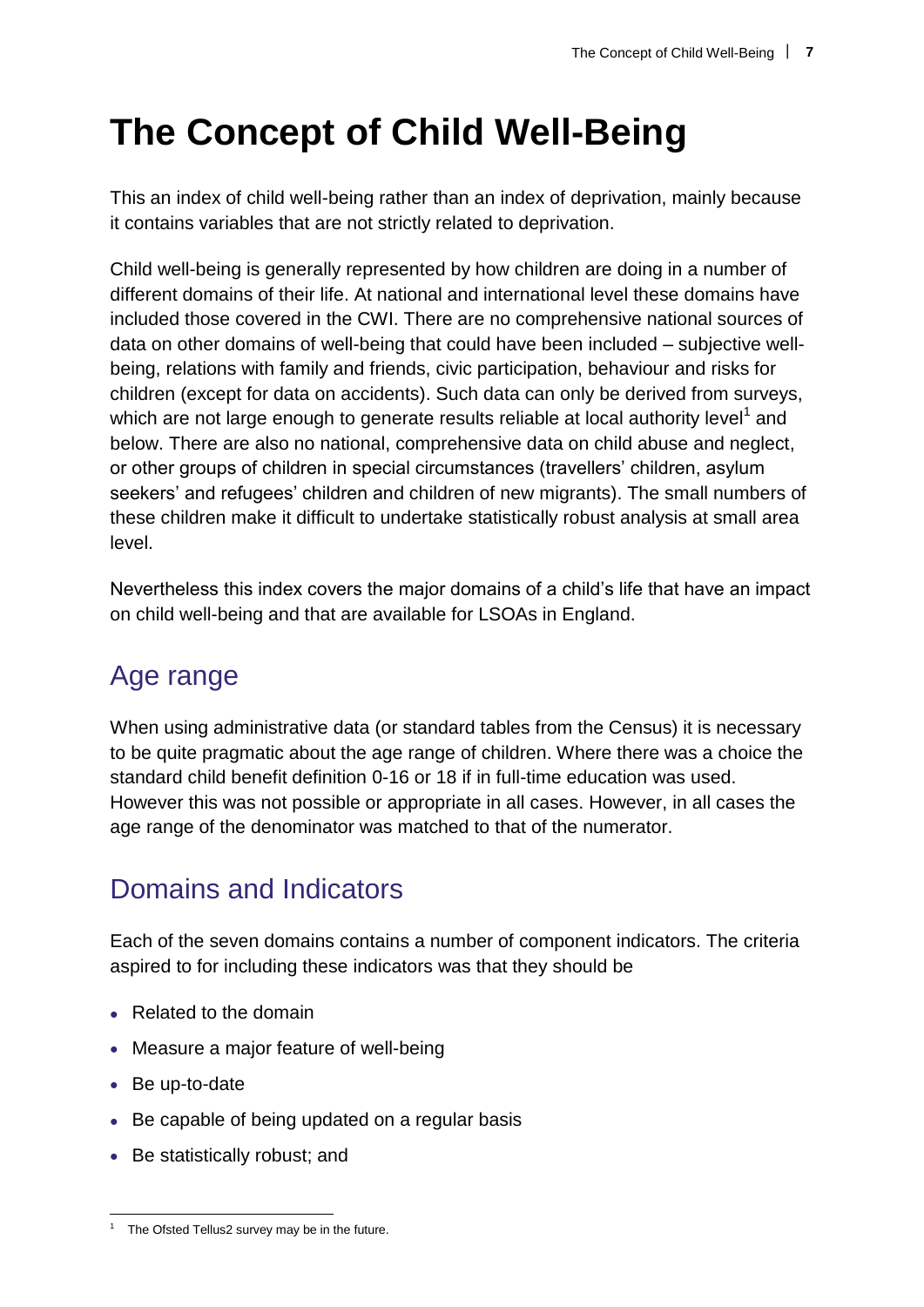Be available for the whole of England at a small area level in a consistent form.

### Data time point, spatial scale and denominators

Where possible the indicators relate to 2005 and are presented at LSOA level with summaries at district and county levels. The denominators at LSOA level for 2005 were provided by the Office for National Statistics' Small Area Population Estimation Unit. For the indicators where numerators were derived from the 2001 Census, the denominators were also drawn from the Census.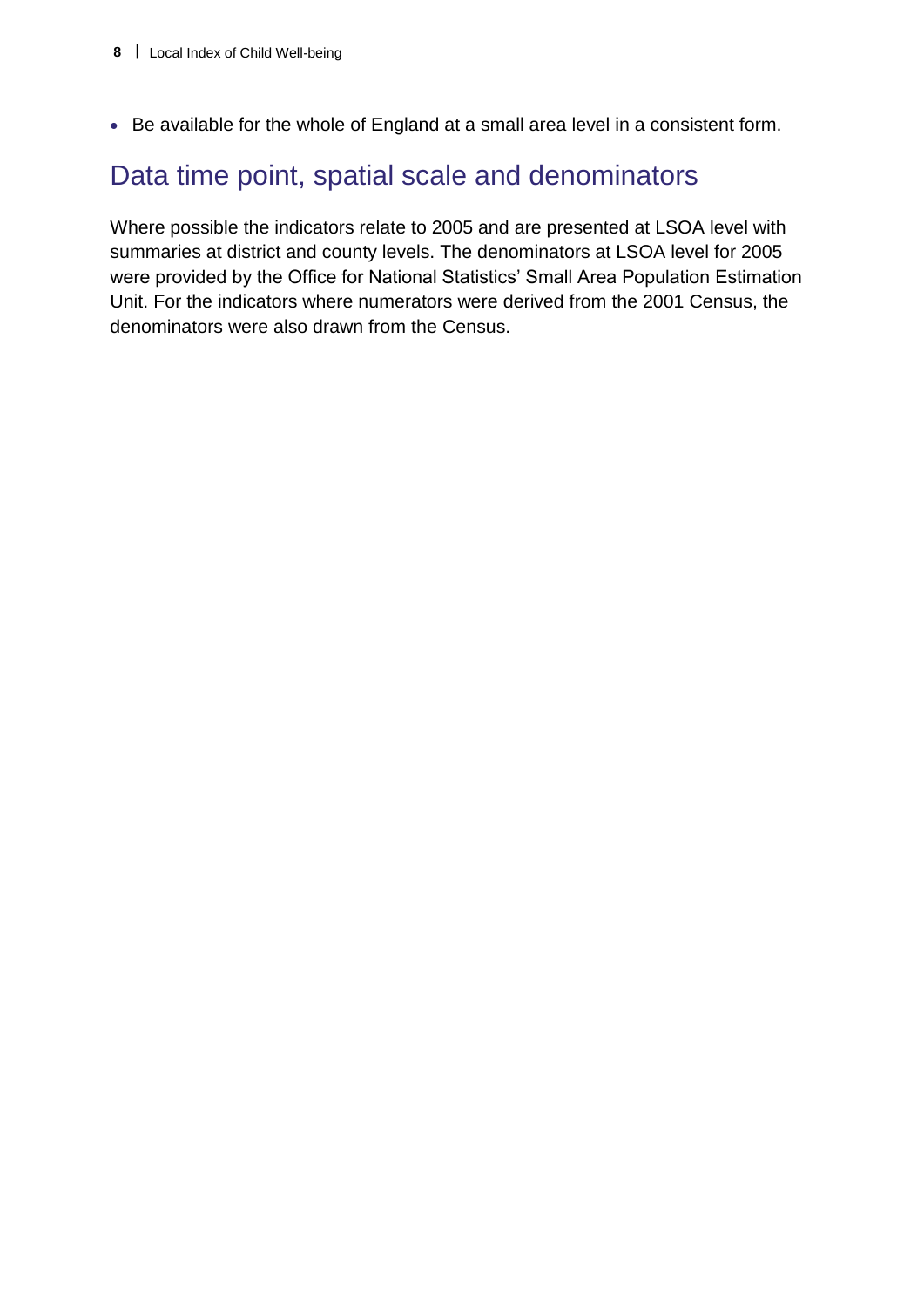# **The Domains**

## Material well-being

The purpose of this domain is to capture the proportion of children experiencing income deprivation in a small area. This domain has antecedents within the Indices of Deprivation for England. In those Indices a separate 'Income Deprivation Affecting Children Index' (IDACI) was published alongside the IMD 2007. The IDACI comprised the percentage of children under 16 living in families reliant on various means tested benefits. The material well-being domain for CWI is the same as the IDACI 2007.

#### **The Indicators**

- *Children aged 0-15 in households claiming Income Support* (Source: DWP, 2005)
- *Children aged 0-15 in households claiming Income-Based Job Seekers' Allowance* (Source: DWP, 2005)
- *Children aged 0-15 in households claiming Pension Credit (Guarantee)* (Source: DWP, 2005)
- *Children aged 0-15 in households claiming Working Tax or Child Tax Credit whose equivalised household income (excluding housing benefits) is below 60 per cent of the median before housing costs* (Source: HMRC, 2005)
- *Children aged 0-15 in households claiming Child Tax Credit (who are not eligible for Income Support, Income-Based Job Seeker's Allowance, Pension Credit or Working Tax Credit) whose equivalised income (excluding housing benefits) is below 60 per cent of the median before housing costs* (Source: HMRC, 2005).

The material well-being index is a comprehensive, non-overlapping count of children living in households in receipt of both in-work and out-of-work means-tested benefits.

The numerator is a simple sum of children aged 0-15 living in low-income households while the denominator is total number of children aged 0-15. Thus, the domain score for each LSOA in the CWI is the proportion of its 0-15 year old children who are living in low-income households. The indicators are summed and expressed as a rate of the total child population aged 0-15.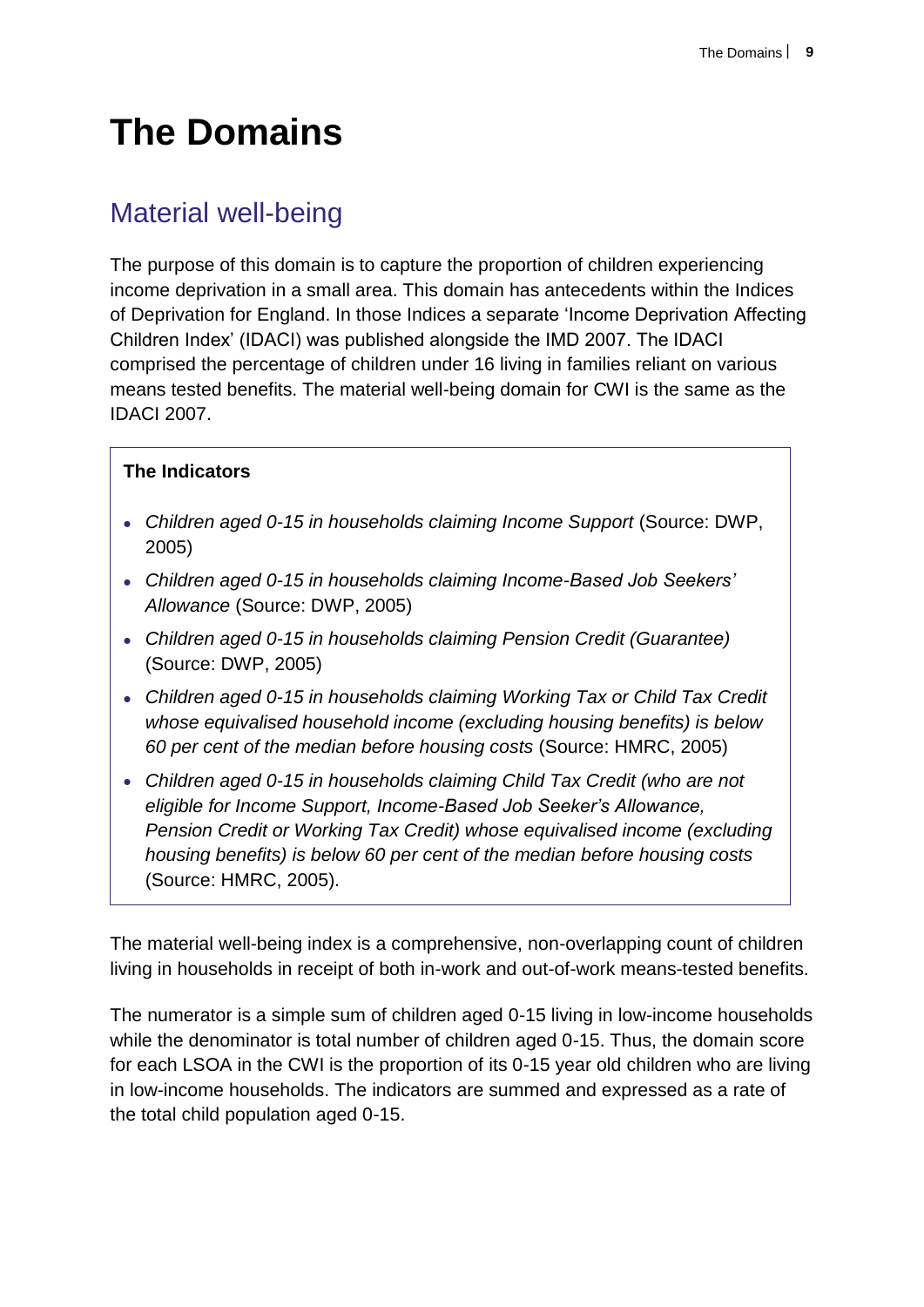## **Health**

Health is a clear contributor to the overall well-being of children. Ideally this should be a positive measure of health status. However because of shortages of data of this type at local level, this domain focuses on illness, accidents and disability, as represented by the use of health services and the uptake of disability benefits.

### **The Indicators:**

- *All emergency admissions to hospital for children aged 0-18 as a proportion of all children aged 0-18 in each LSOA*. (Source: Hospital Episode Statistics for England, 2005/6)
- *All outpatient hospital attendances for children aged 0-18 as a proportion of all children aged 0-18 in each LSOA.* (Source: Hospital Episode Statistics for England, 2005/6)
- The proportion of children aged 0-16 receiving Disabled Living Allowance. (Source: DWP, 2005).

The emergency admissions indicator reflects the incidence of acute illness and accidents in children and young people, and includes not only the proportion of children who were admitted to hospital but the frequency of admissions within the year as a proxy for severity of illness.

The outpatient hospital attendances indicator reflects the prevalence of chronic illness in children and young people, and again includes not only the proportion of children who attend hospital clinics but the frequency of attendances within the year as a proxy for severity of illness.

The disability allowance measure reflects the prevalence of disability.

The three indicators were combined with equal weights to create the final Health Domain score.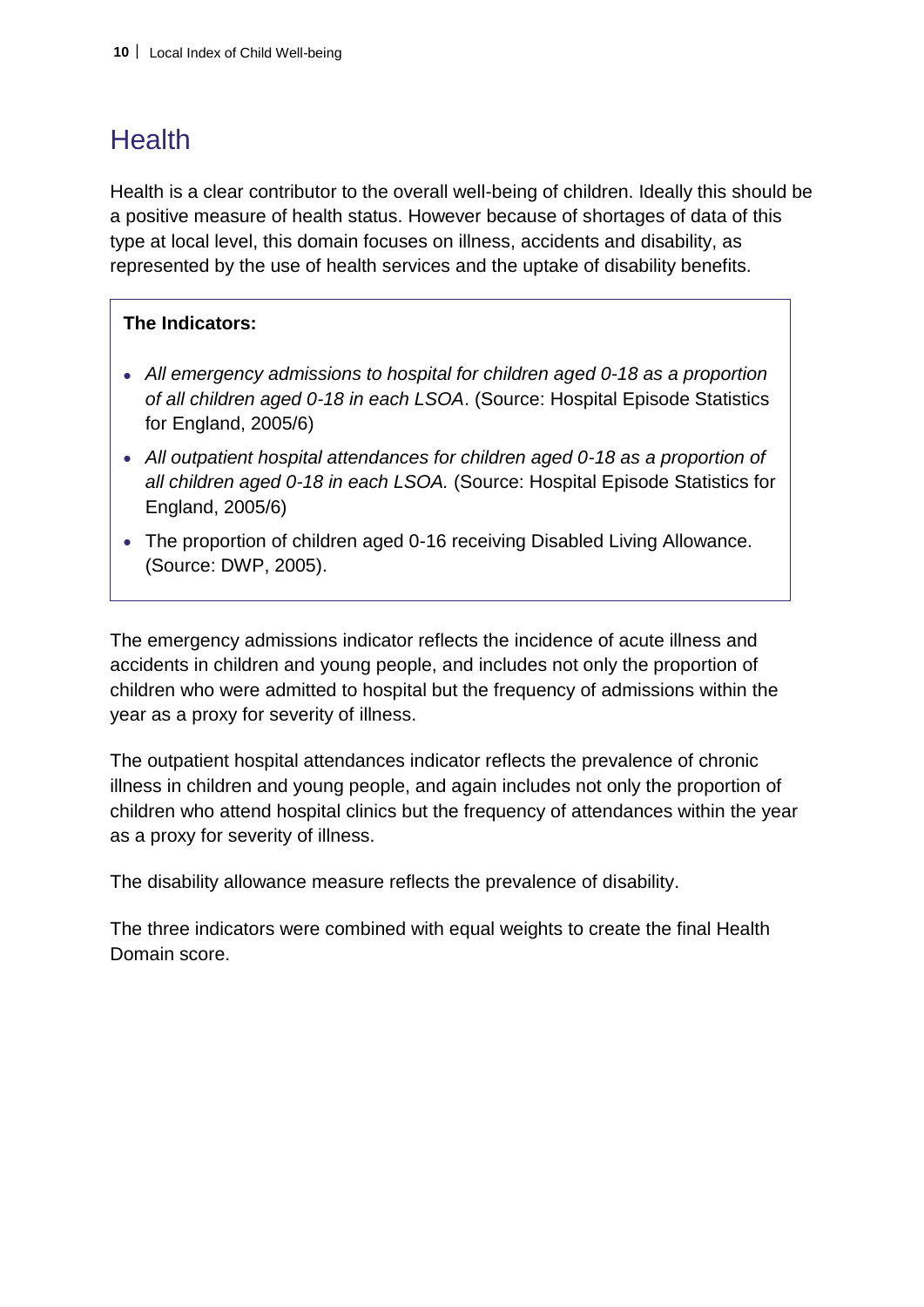### **Education**

The Education Domain includes a variety of education outcomes including attainment, school attendance and destinations at age 16.

#### **The Indicators:**

- *Two year rolling average points score at Key Stage 2 derived from test score.* Source: PLASC (2004-2005), NPD (2004-2005)
- *Two year rolling average points score at Key Stage 3 derived from test score.* Source: PLASC (2004-2005), NPD (2004-2005)
- *Two year rolling average capped (best of 8 GCSE and/or equivalent vocational qualifications) points score at Key Stage 4.* Source: PLASC (2004-2005), NPD (2004-2005)
- *Secondary school absence rate* based on two year average of school level absence rates allocated to local area using PLASC. Source: PLASC and DfES absence rate data (2004-2005)
- *Proportion of children not staying on in school or non-advanced further education or training beyond the age of 16*, average of 2004 and 2005. Source: Child Benefit (2002-2005)
- *Proportion of those aged under-21 not entering higher education (4 year average, 2002-2005)*. Source: Universities and Colleges Admission Service (UCAS), Higher Education Statistics Agency (HESA).

The indicators in the Education Domain correlate well with one another so maximum likelihood factor analysis was used to generate weights for combining the indicators.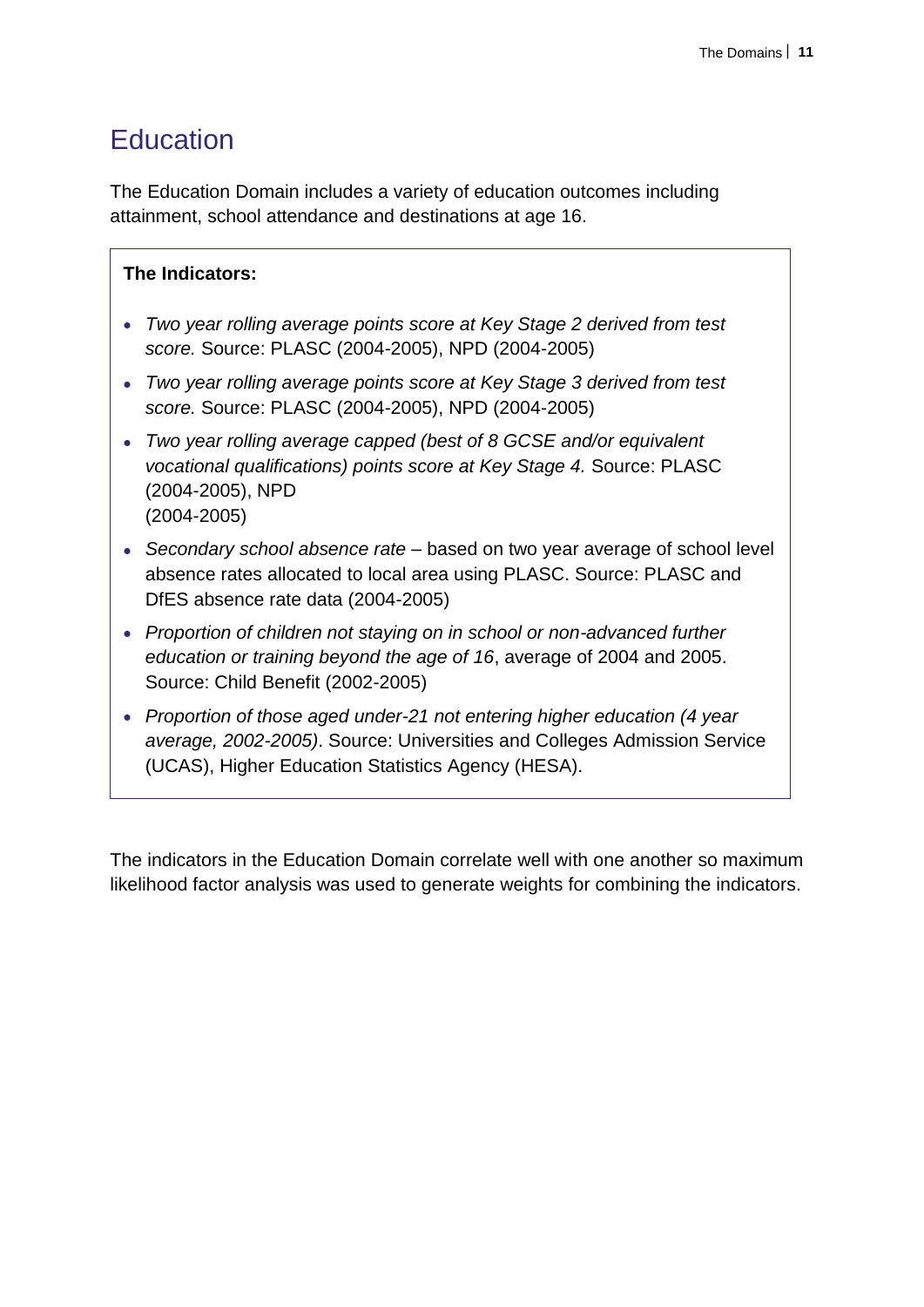# Crime

The Crime Domain represents a measure of personal or material victimisation. Due to lack of available data on the impact of crime on children, the Crime Domain uses overall police recorded crime data relating to four major volume crime types that have major effects on individuals and communities. In order to provide a child focus to the domain, each of the four component indicators has been weighted according to the proportion of the 'at-risk' population that is aged 0-15.

#### **The Indicators:**

- *Burglary rate* (four recorded crime offence types, police force data for April 2004-March 2005, constrained to Crime and Disorder Reduction Partnership (CDRP) level)
- *Theft rate* (five recorded crime offence types, police force data for April 2004-March 2005, constrained to CDRP level)
- *Criminal damage rate* (ten recorded crime offence types, police force data for April 2004-March 2005, constrained to CDRP level)
- *Violence rate* (14 recorded crime offence types, police force data for April 2004-March 2005, constrained to CDRP level).

The four indicators were standardised and combined using the weights generated by maximum likelihood factor analysis to form the Crime Domain score.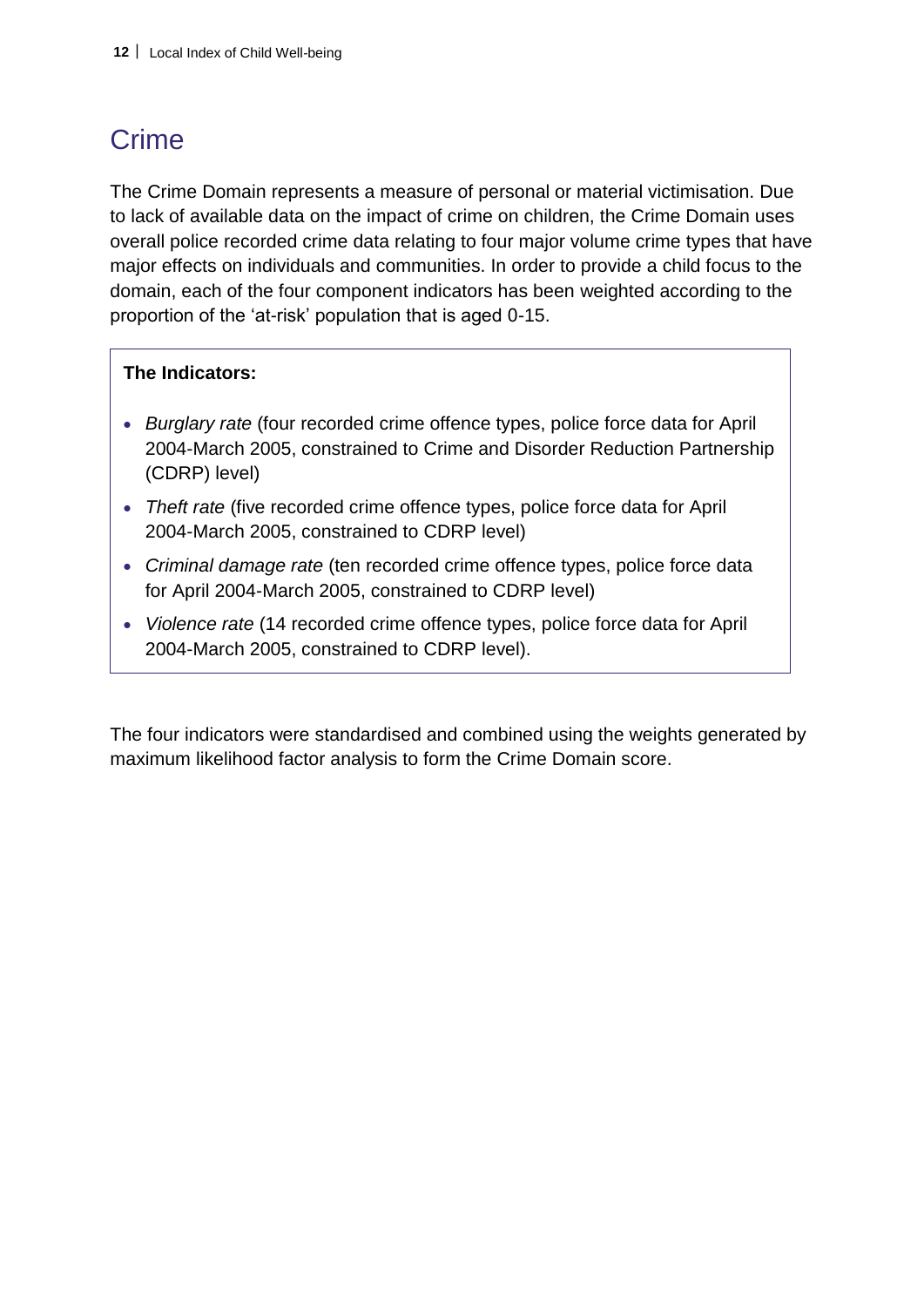# **Housing**

Children spend a great deal of their lives at home. Therefore the house that they live in can have a profound impact on their well-being.

The only source of housing data at LSOA level is the 2001 Census. Four indicators have been selected to represent the housing circumstances of children and, as a result of preliminary analysis, they are represented in two sub-domains.

#### **The Indicators:**

*Access to housing:*

- *Overcrowding: occupancy rating*. Source: Census table CAS053.
- *Shared accommodation: people living in shared dwellings, aged 0 to 15 as a proportion of all children 0-15 in each LSOA*. Source: Census table CAS054
- *Homelessness: concealed families containing dependent children as a proportion of all families with dependent children*. Source: Census table CAS011

For the overcrowding indictor, the counts of households comprising couples, lone parents, and other types of household containing dependent children living in accommodation with at least one room too few is summed across the tenures and expressed as a proportion of all households to give a rate of 'overcrowded' households containing dependent children.

#### *Quality of housing*

 *Lack of central heating*: children aged 0 to 15 years old living in accommodation without central heating as a proportion of all children aged 0 to 15. Source: Census table CAS054

After exponential transformation these two sub-domains were combined into a single housing domain using equal weights.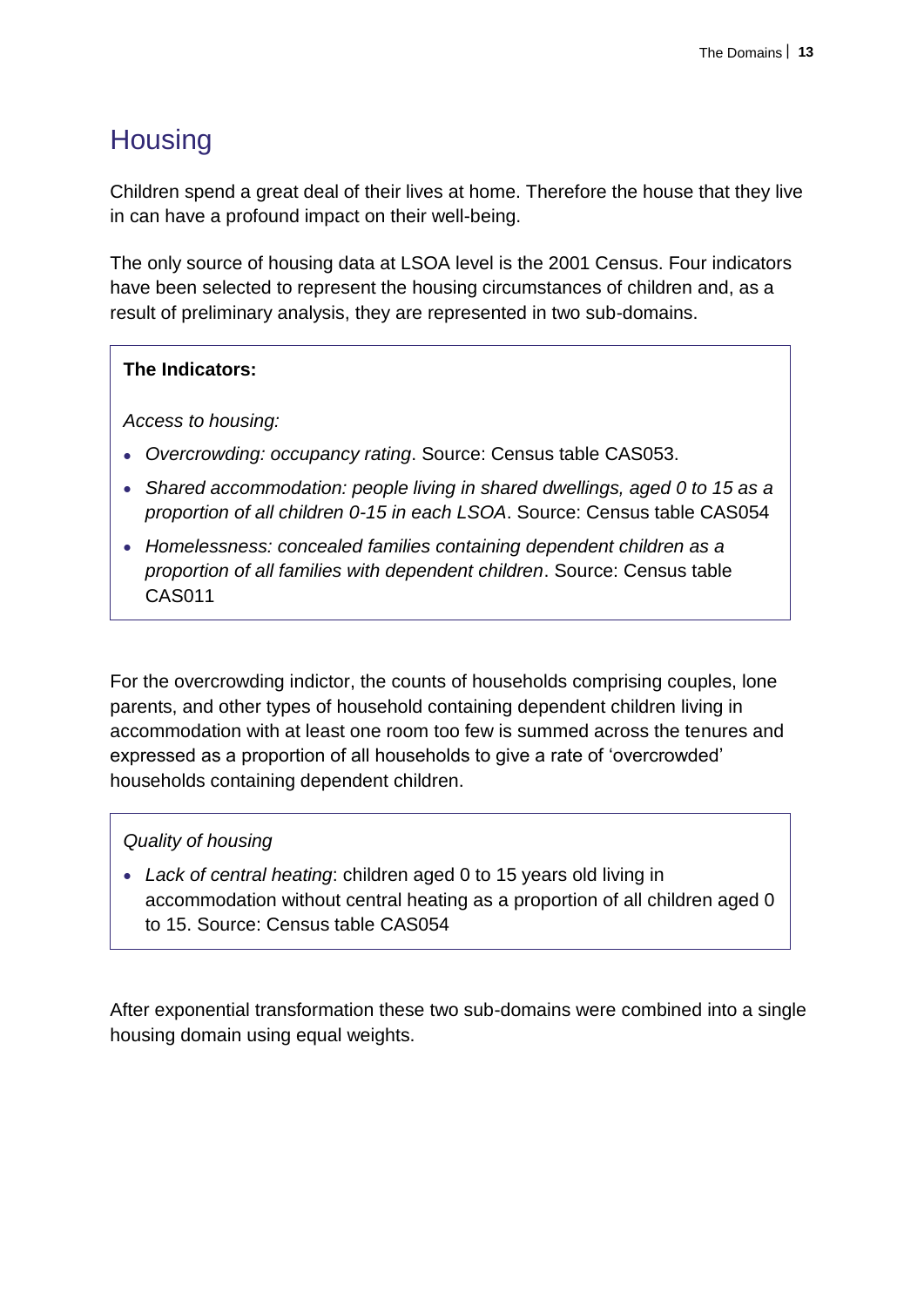# **Environment**

The Environment Domain captures aspects of the environment that affect children's physical well-being (health, exercise and safe, independent mobility). Indicators of the potential of the natural environment to provide children with play spaces that enhance their personal, cognitive and social development are incorporated. As a result of preliminary analysis the indicators were divided into two sub-domains.

### **The Indicators:**

*Environmental quality*

- Air quality: *combined air quality indicator. Source:* Geography Department at Staffordshire University
- The natural environment: *percentage of green space and woodland*
- *The number of bird species*. Source: European Environment Agency's CORINE Land Cover (CLC) database; British Trust for Ornithology bird breeding atlas
- Road safety: *severity-weighted accidents per 1000 children aged under-16*. Source: Department for Transport.

*Environmental access*

- Availability of opportunities for sports and leisure: *average number of different types of sports and leisure facility within walking distance for children aged 11 to 16*. Source: Ordnance Survey Points of Interest
- Distance to school: *average road distances to primary and secondary schools for children aged 4 to 10 years and 11 to 16 years*. Source: PLASC (2005) and Edubase (2005).

The four indicators in the environmental quality sub-domain were ranked and normalised and combined using equal weights. The three indicators in the environmental access sub-domain were also ranked and normalised and then combined with the distance to schools indicators comprising 25 per cent of the subdomain score each and the access to services indicator comprising the remaining 50 per cent. The two sub-domains were exponentially transformed and combined using equal weights.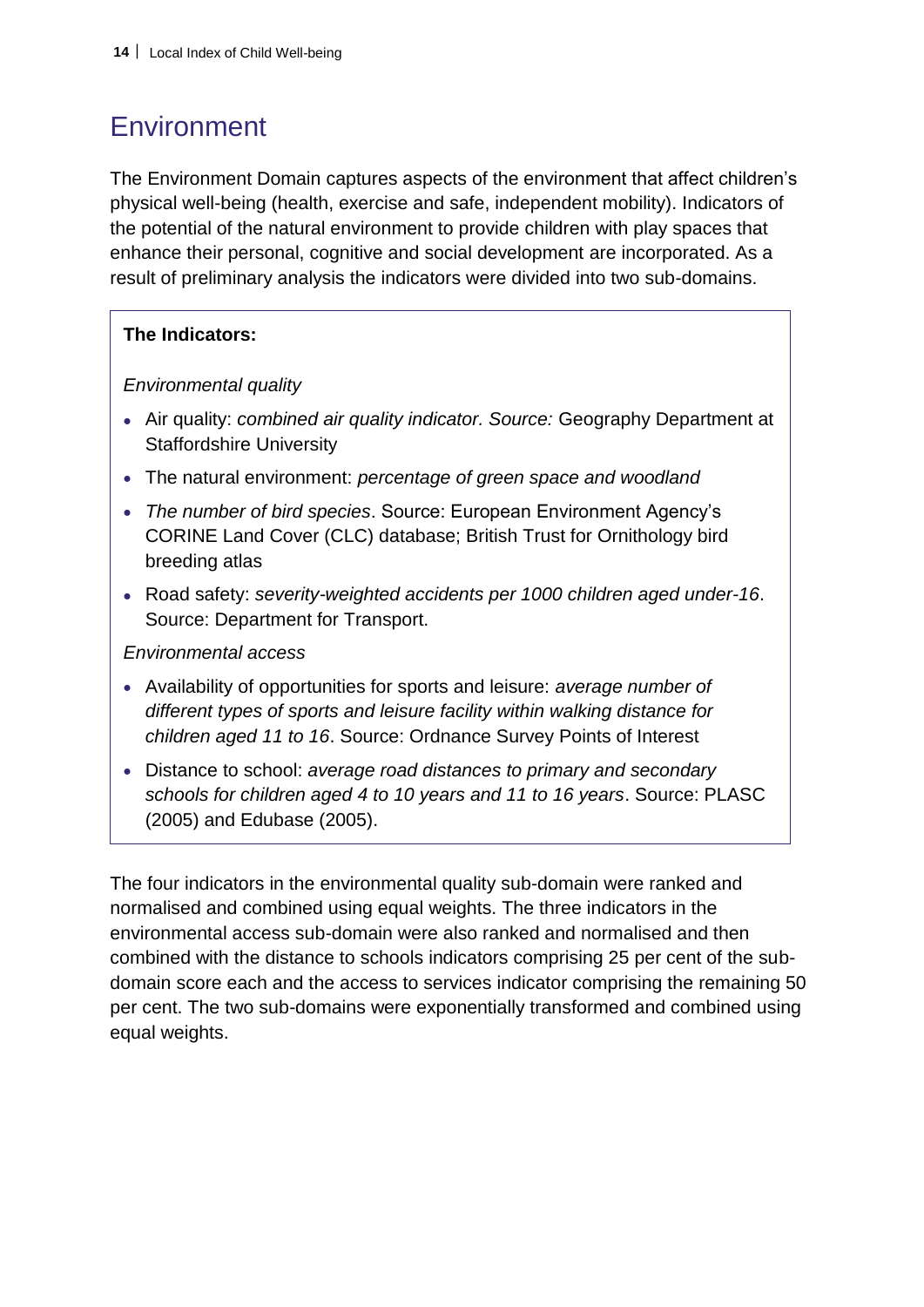## Children (at risk of being) in need

This domain is about children who are in various kinds of need. The Children in Need Survey (2005) (CiN), from the Department for Children, Schools and Families, provides information on all the children served by local authorities in a given week.

Just under one in six (17.5%) of the children lacked an LSOA code. Children without this information came overwhelmingly from a small number of local authorities. It was therefore decided to model this indicator on the basis of information available for the authorities where data was available. The domain reflects the expected rate of children in need in a given LSOA given other information about it. Through the use of regression analysis it was found that 32 per cent of the variation of children in need under 19, as a proportion of all children under 19, was explained by Income Deprivation Affecting Children (the Income Domain of the CWI), the Income and Employment Domains of the ID2007 and Education Domain of the CWI. This model was used to predict the proportion of children in need in all areas.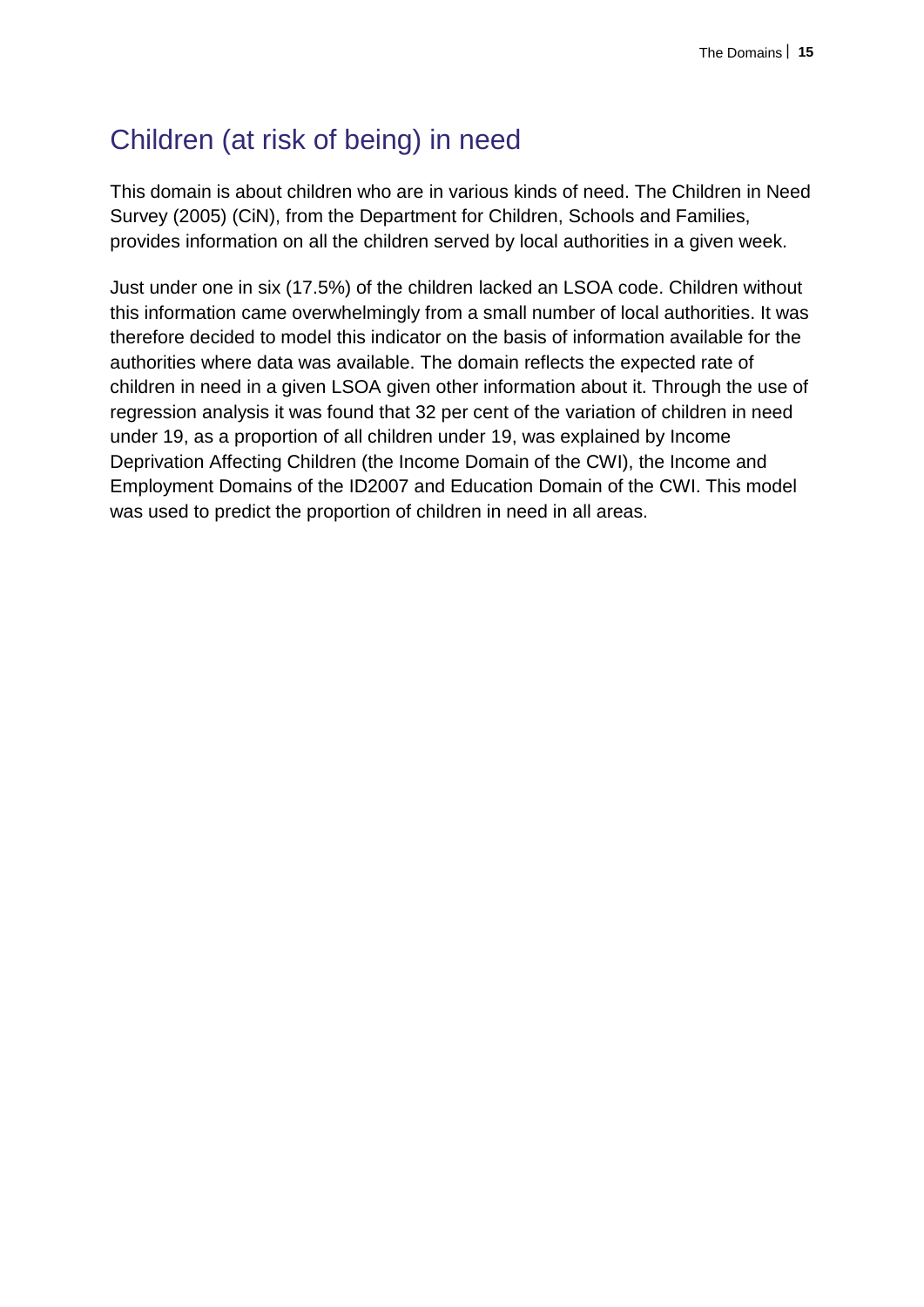## Analysis

Unlike the Index of Multiple Deprivation the domains in the CWI are combined using equal weights as there was no justifiable reason to weight some domains more heavily than others.

## **Outputs**

- 1. Each of the 32,482 LSOAs in England has been assigned a score and rank for the CWI index; the seven domain indices; and the two sub domains.
- 2. Each local authority district is assigned a score and a rank using a population weighted average of the score and rank for each LSOA within the local authority.
- 3. Each (social service authority) is assigned a score and rank based on the population weighted score and rank for each LSOA within the social service authority.

| Table 1: A correlation matrix between the domains and overall well-being<br>(all coefficients are statistically significant at the <0.01 level |          |           |        |             |         |         |                        |                |
|------------------------------------------------------------------------------------------------------------------------------------------------|----------|-----------|--------|-------------|---------|---------|------------------------|----------------|
|                                                                                                                                                | Material | Education | Health | Environment | Crime   | Housing | ≘.<br>Children<br>need | <b>Dverall</b> |
| <b>Material</b>                                                                                                                                | 1.00     | 0.80      | 0.56   | 0.07        | 0.55    | 0.63    | 0.96                   | 0.90           |
| <b>Education</b>                                                                                                                               |          | 1.00      | 0.57   | 0.03        | 0.53    | 0.48    | 0.86                   | 0.83           |
| <b>Health</b>                                                                                                                                  |          |           | 1.00   | 0.05        | 0.36    | 0.31    | 0.59                   | 0.68           |
| <b>Environment</b>                                                                                                                             |          |           |        | 1.00        | $-0.02$ | 0.16    | 0.07                   | 0.30           |
| <b>Crime</b>                                                                                                                                   |          |           |        |             | 1.00    | 0.35    | 0.54                   | 0.63           |
| <b>Housing</b>                                                                                                                                 |          |           |        |             |         | 1.00    | 0.59                   | 0.69           |
| <b>Children in need</b>                                                                                                                        |          |           |        |             |         |         | 1.00                   | 0.91           |
| <b>Overall well-being</b>                                                                                                                      |          |           |        |             |         |         |                        | 1.00           |

## A glimpse at the results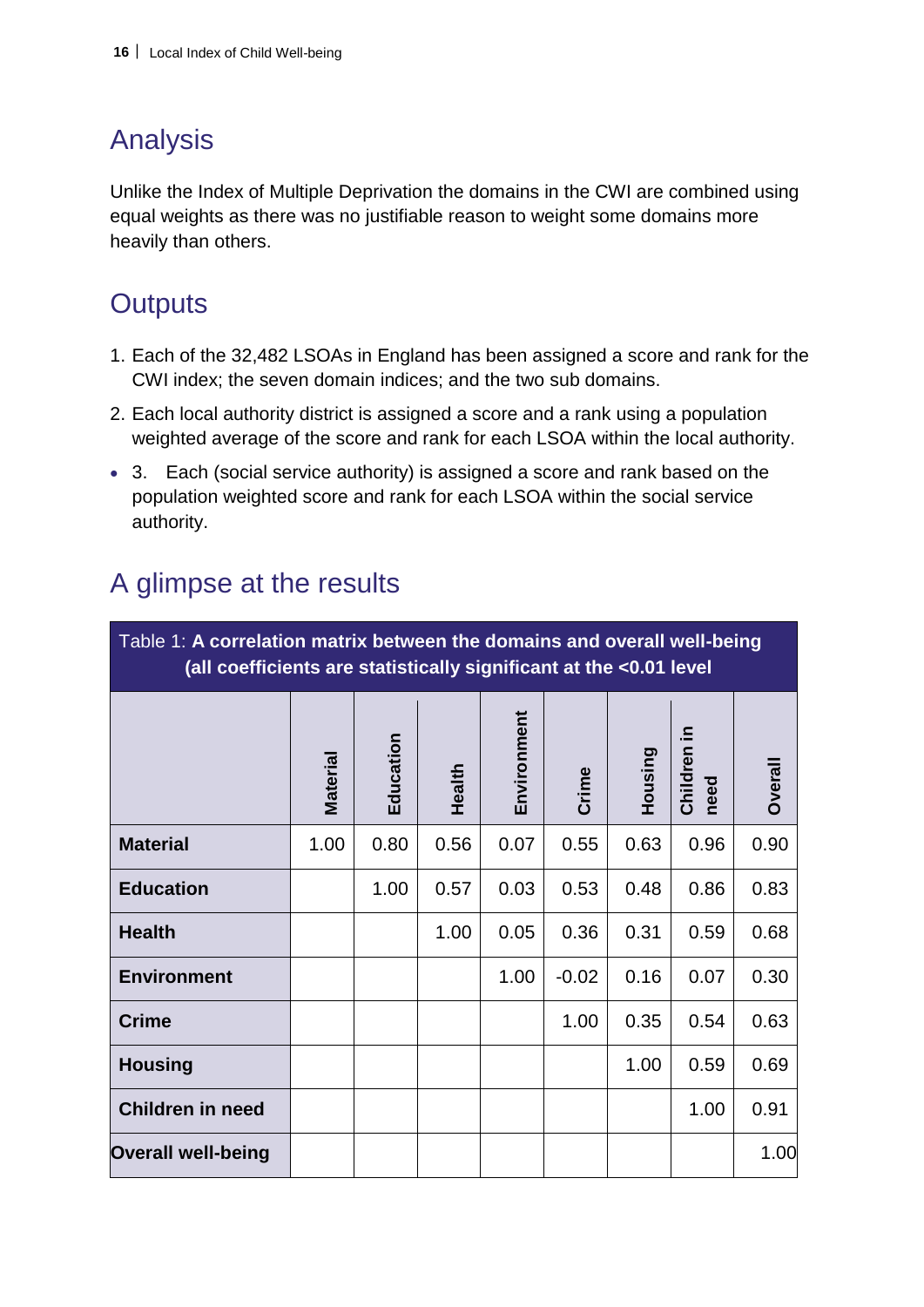| Table 2: 20 Local authority districts with the lowest and highest average<br>score on child well-being |                             |                           |                           |  |  |
|--------------------------------------------------------------------------------------------------------|-----------------------------|---------------------------|---------------------------|--|--|
| <b>Lowest well-being</b>                                                                               |                             | <b>Highest well-being</b> |                           |  |  |
| 354                                                                                                    | Manchester                  | 1                         | Hart                      |  |  |
| 353                                                                                                    | <b>Tower Hamlets</b>        | $\overline{2}$            | <b>Ribble Valley</b>      |  |  |
| 352                                                                                                    | Liverpool                   | 3                         | <b>Mid Sussex</b>         |  |  |
| 351                                                                                                    | Islington                   | $\overline{4}$            | <b>East Hertfordshire</b> |  |  |
| 350                                                                                                    | Hackney                     | 5                         | Rutland                   |  |  |
| 349                                                                                                    | Kingston upon Hull, City of | 6                         | Waverley                  |  |  |
| 348                                                                                                    | Southwark                   | $\overline{7}$            | Wokingham                 |  |  |
| 347                                                                                                    | Birmingham                  | 8                         | South Northamptonshire    |  |  |
| 346                                                                                                    | Nottingham                  | 9                         | <b>Surrey Heath</b>       |  |  |
| 345                                                                                                    | Middlesbrough               | 10                        | Horsham                   |  |  |
| 344                                                                                                    | Lambeth                     | 11                        | Chiltern                  |  |  |
| 343                                                                                                    | Leicester                   | 12                        | Elmbridge                 |  |  |
| 342                                                                                                    | Newcastle upon Tyne         | 13                        | Mid Bedfordshire          |  |  |
| 341                                                                                                    | Haringey                    | 14                        | South Cambridgeshire      |  |  |
| 340                                                                                                    | Sandwell                    | 15                        | <b>West Oxfordshire</b>   |  |  |
| 339                                                                                                    | Knowsley                    | 16                        | <b>St Albans</b>          |  |  |
| 338                                                                                                    | <b>Barking and Dagenham</b> | 17                        | Fareham                   |  |  |
| 337                                                                                                    | Lewisham                    | 18                        | Congleton                 |  |  |
| 336                                                                                                    | Newham                      | 19                        | Rushcliffe                |  |  |
| 335                                                                                                    | <b>Bradford</b>             | 20                        | <b>Uttlesford</b>         |  |  |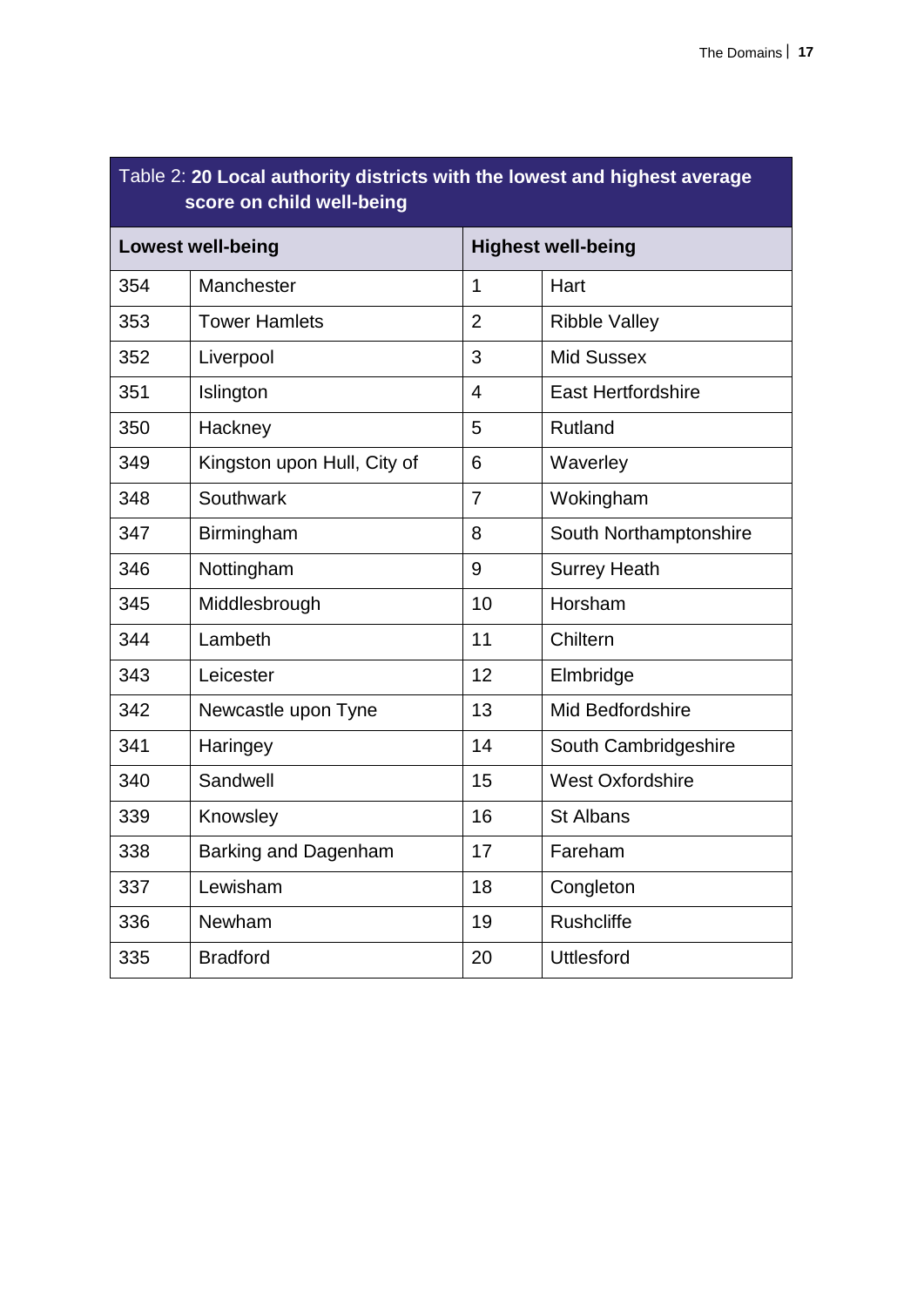# The regional picture

The South East region has the greatest proportion (34%) of its LSOAs amongst the 20 per cent in England with the highest child well-being. The region with the lowest proportion is London (9%).

|                             | <b>Number of LSOAs</b><br>in the best 20% of<br><b>LSOAs in England</b> | Number of<br><b>LSOAs in the</b><br>region | % of LSOAs<br>in best<br>quintile |
|-----------------------------|-------------------------------------------------------------------------|--------------------------------------------|-----------------------------------|
| East Midlands               | 553                                                                     | 2,732                                      | 20%                               |
| East of England             | 1,047                                                                   | 3,550                                      | 29%                               |
| London                      | 426                                                                     | 4,765                                      | 9%                                |
| <b>North East</b>           | 178                                                                     | 1,656                                      | 11%                               |
| <b>North West</b>           | 731                                                                     | 4,459                                      | 16%                               |
| South East                  | 1,825                                                                   | 5,319                                      | 34%                               |
| South West                  | 701                                                                     | 3,226                                      | 22%                               |
| <b>West Midlands</b>        | 592                                                                     | 3,482                                      | 17%                               |
| Yorkshire and The<br>Humber | 443                                                                     | 3,293                                      | 13%                               |
| <b>Total</b>                | 6,496                                                                   | 32,482                                     | 20%                               |

Conversely, London has the highest proportion of its LSOAs (34%) within the 20 per cent in England with the lowest child well-being. The regions with the lowest proportion are the South East and the East of England (both 8%).

|                          | <b>Number of</b><br><b>LSOAs in the</b><br>worst 20% of<br><b>LSOAs in</b><br><b>England</b> | Number of<br><b>LSOAs in the</b><br>region | % of LSOAs<br>in worst<br>quintile |
|--------------------------|----------------------------------------------------------------------------------------------|--------------------------------------------|------------------------------------|
| <b>East Midlands</b>     | 413                                                                                          | 2,732                                      | 15%                                |
| East of England          | 288                                                                                          | 3,550                                      | 8%                                 |
| London                   | 1,598                                                                                        | 4,765                                      | 34%                                |
| <b>North East</b>        | 429                                                                                          | 1,656                                      | 26%                                |
| <b>North West</b>        | 1,240                                                                                        | 4,459                                      | 28%                                |
| South East               | 438                                                                                          | 5,319                                      | 8%                                 |
| South West               | 293                                                                                          | 3,226                                      | 9%                                 |
| <b>West Midlands</b>     | 885                                                                                          | 3,482                                      | 25%                                |
| <b>Yorkshire and The</b> | 912                                                                                          | 3,293                                      | 28%                                |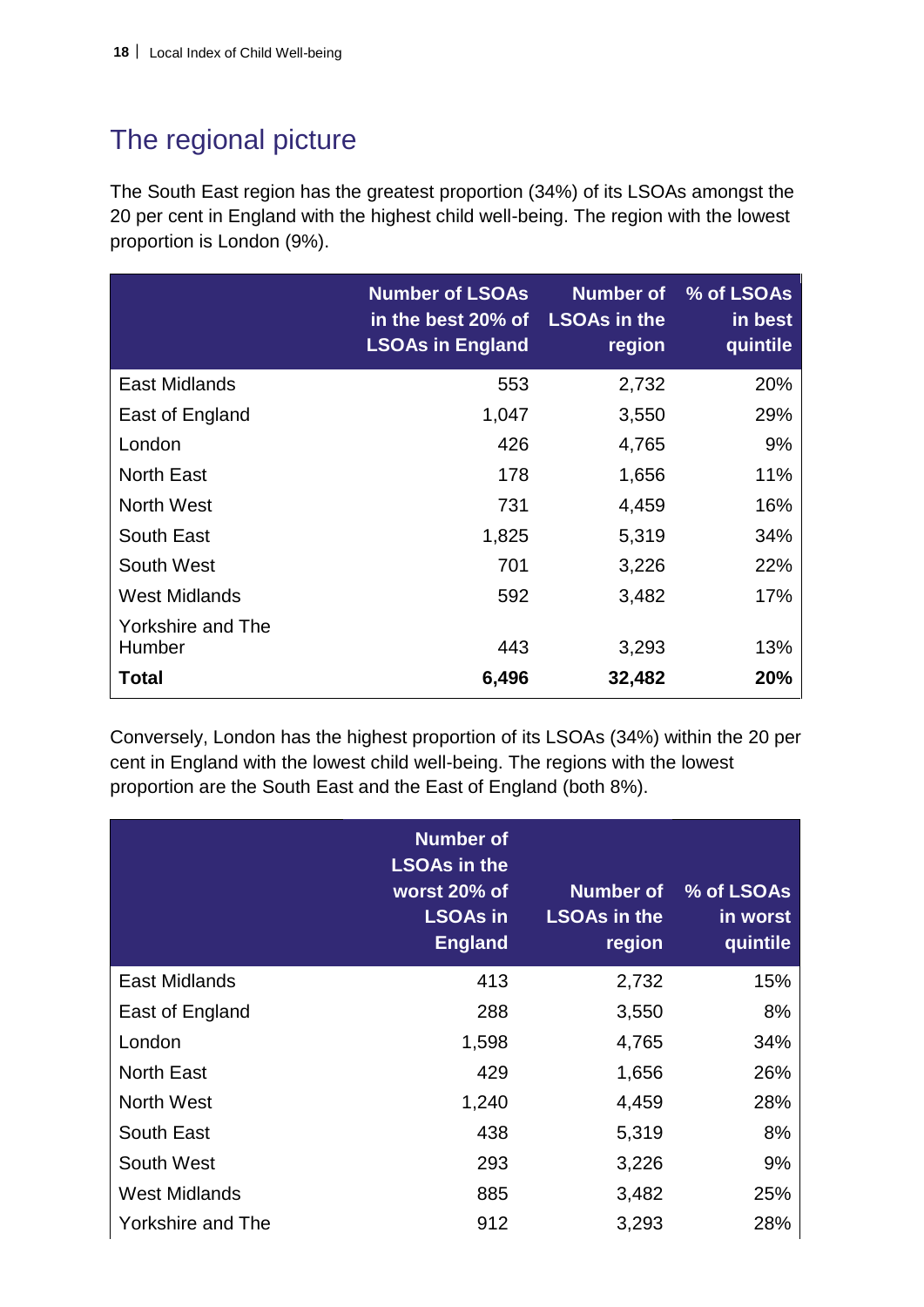| Humber       |       |        |     |
|--------------|-------|--------|-----|
| <b>Total</b> | 6,496 | 32,482 | 20% |